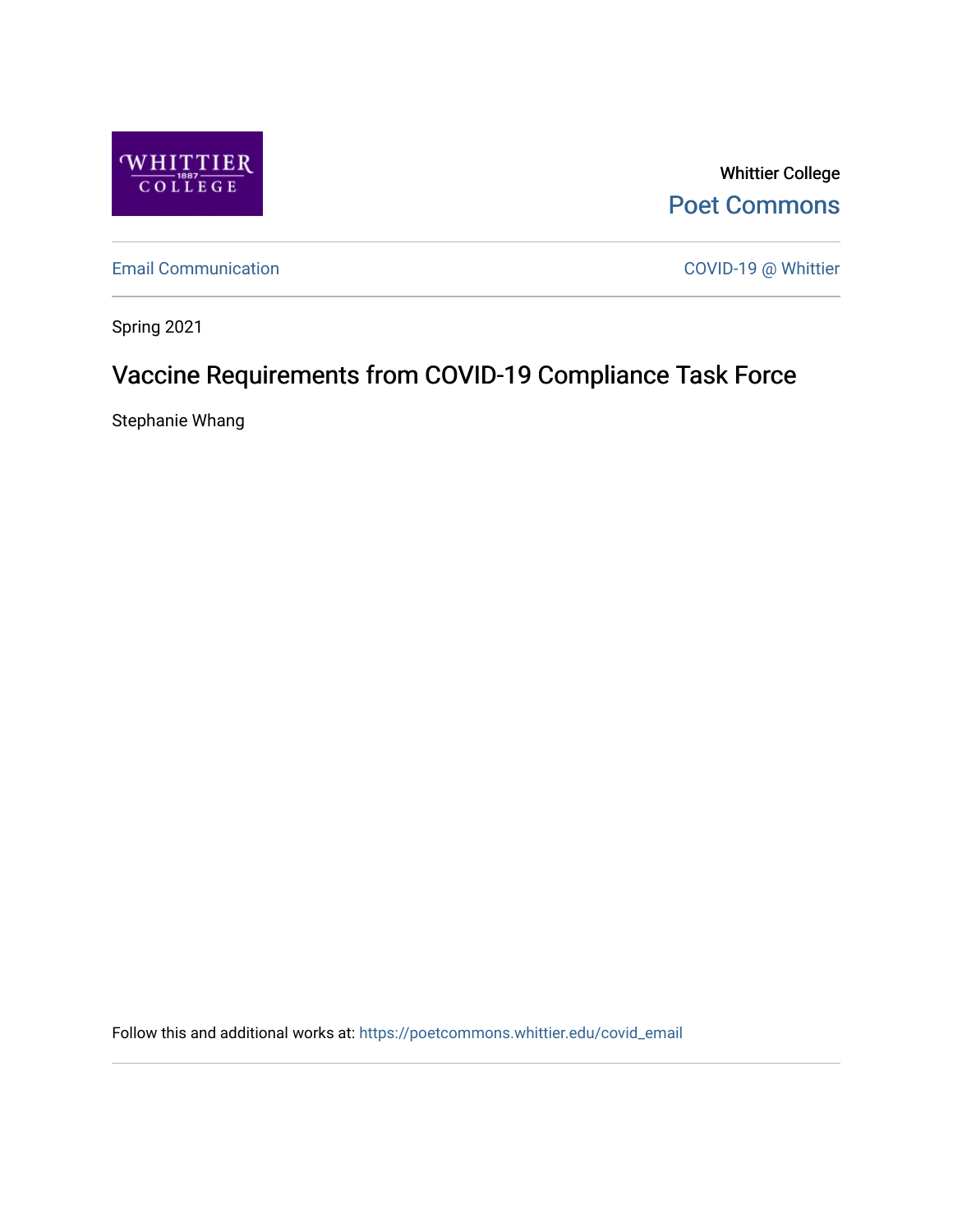

# **Update on Vaccine Requirements from COVID-19 Compliance Task Force**

1 message

**Barraza Ana Lilia <**abarraza@whittier.edu> Mon, May 17, 2021 at 4:45 PM Reply-To: abarraza@whittier.edu

To: "students@poets.whittier.edu" <students@poets.whittier.edu>, "gradstudents@poets.whiitier.edu" <gradstudents@poets.whiitier.edu>



### **To: Whittier College Community**

**From:** Linda Oubre, President sal johnston, Vice President of Academic Affairs and Dean of Faculty Cynthia Joseph, Associate Vice President of Human Resources Lisa Newton, COVID-19 Compliance Task Force Chair Bruce Smith, Vice President and Dean of Students

### **VACCINE UPDATE**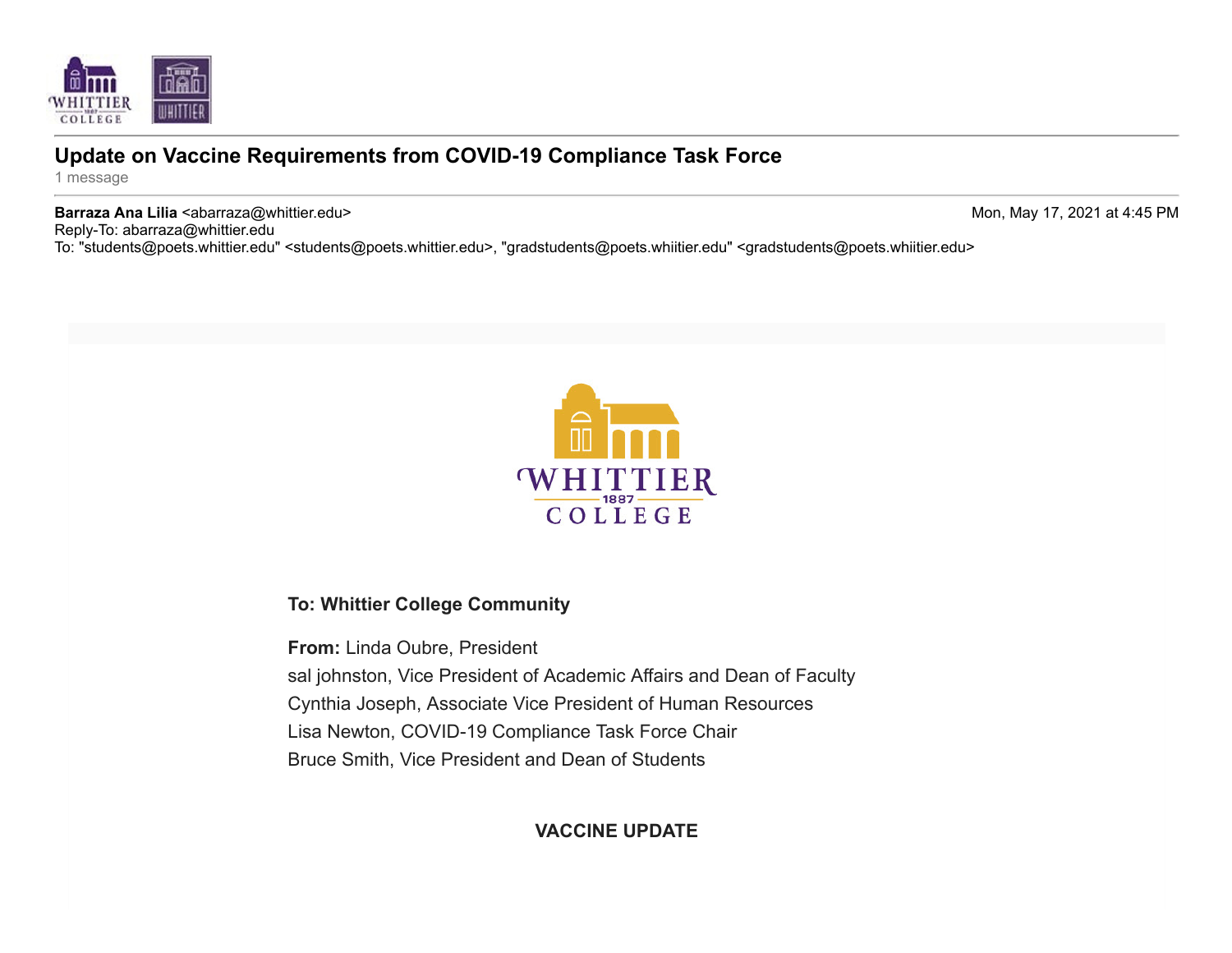To prepare for the full reopening of campus in the fall, Whittier College is updating its vaccination policy for all undergraduate and graduate students to include the COVID-19 vaccine. The COVID-19 vaccine will also be required for all College faculty, staff, and contracted workers. We are providing the following information now to allow everyone sufficient time to determine their plan of action regarding the vaccine.

While currently the vaccines are distributed only under Emergency Use Authorization from the Food and Drug Administration (FDA), the College anticipates that the FDA will approve at least one of the COVID-19 vaccines prior to the start of the 2021-2022 academic year. The new vaccine policy was adopted to safeguard the health and wellbeing of employees, students, and their families, as well as visitors to campus and the local community. This policy is intended to comply with all state and local laws. It is based upon guidance provided by the Centers for Disease Control and Prevention, public health, and licensing authorities, as applicable.

#### **Whittier College will require the following for STUDENTS:**

- All undergraduates who choose to live on-campus this summer must submit proof of full vaccination against COVID-19 no later than June 1, 2021. Students living in the residence halls this summer who have not yet submitted proof of full vaccination must participate in the COVID-19 testing program. Students who opt-out of the COVID-19 vaccine will not be allowed access to the residence halls.
- All students enrolled for the 2021-22 Academic Year must submit proof of full vaccination against COVID-19 no later than **July 1, 2021**.
	- Any student who is unable to receive an FDA-approved COVID-19 vaccine due to a disability or sincerely-held religious practice, belief,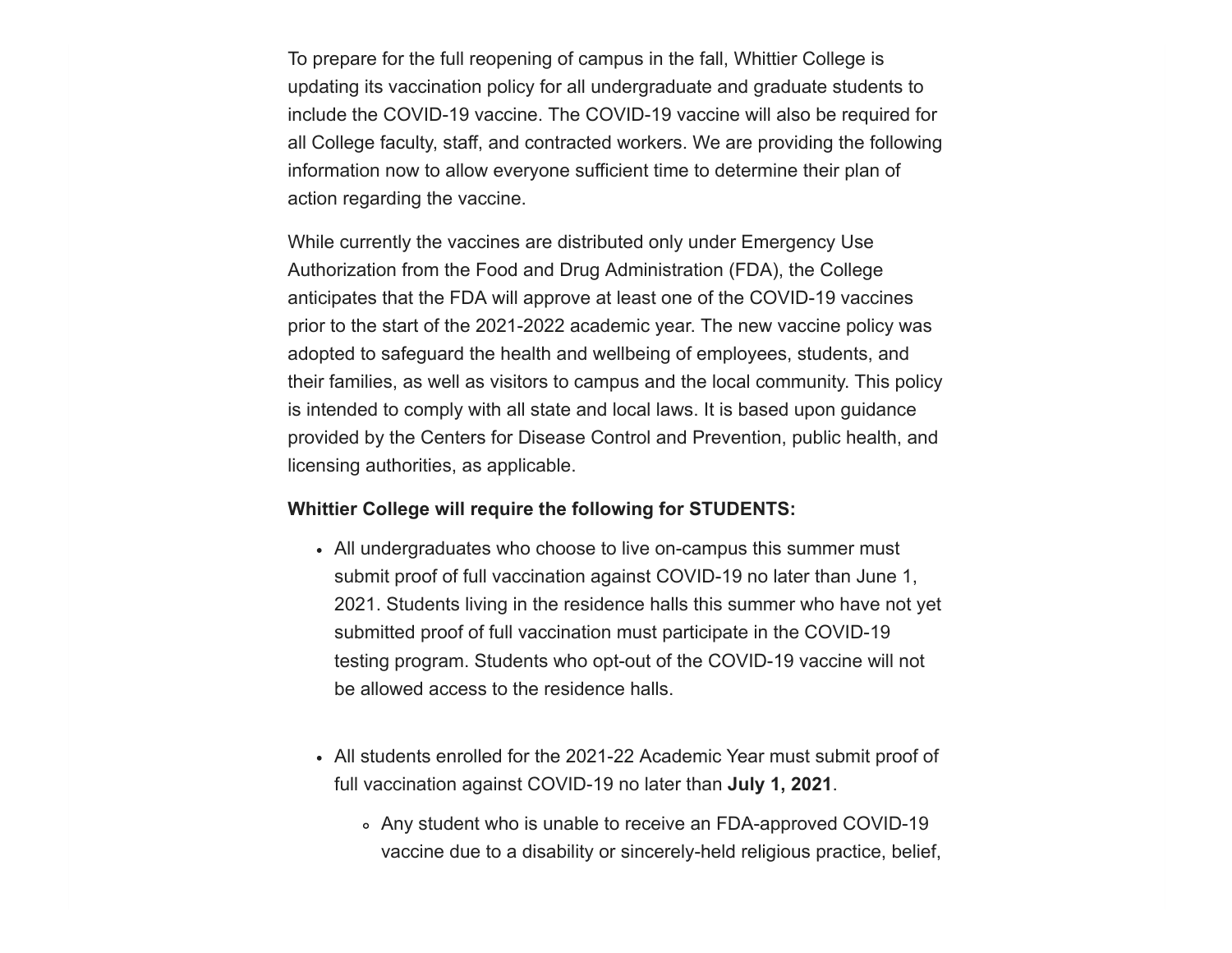or observance, may request an exemption to this policy by contacting the [Health and Wellness Center](mailto:healthservices@whittier.edu?subject=COVID-19%20Vaccine).

Students who opt-out of the COVID-19 vaccine may not be allowed to live in the residence halls.

## **Whittier College will require the following for FACULTY, STAFF, AND CONTRACTED WORKERS:**

- All staff, faculty, and contracted workers must submit proof of full vaccination against COVID-19 no later than **July 1, 2021**.
	- As long as the vaccines are distributed under Emergency Use Authorization from the Food and Drug Administration (FDA), employees and contracted workers will have the option to decline [vaccination for personal reasons by submitting the Personal](https://whittier.us3.list-manage.com/track/click?u=fbb7a4995b1996e279635fe61&id=287b0d2186&e=c9ea901e57) Declination Form.
	- Once the FDA approves at least one COVID-19 vaccine, Whittier will require immunization against COVID-19, with fewer exemptions. Employees unable to receive an FDA-approved COVID-19 vaccine due to a disability or sincerely-held religious practice, belief, or observance, may request an exemption to this policy once enacted. Updated participation requirement details will be announced following FDA approval.

#### **PROOF OF FULL COVID-19 VACCINATION**

Acceptable proof of full COVID-19 vaccination includes a copy of your vaccination card (which includes the name of the person vaccinated, type of COVID-19 vaccination provided, lot number, clinic site, and date the last dose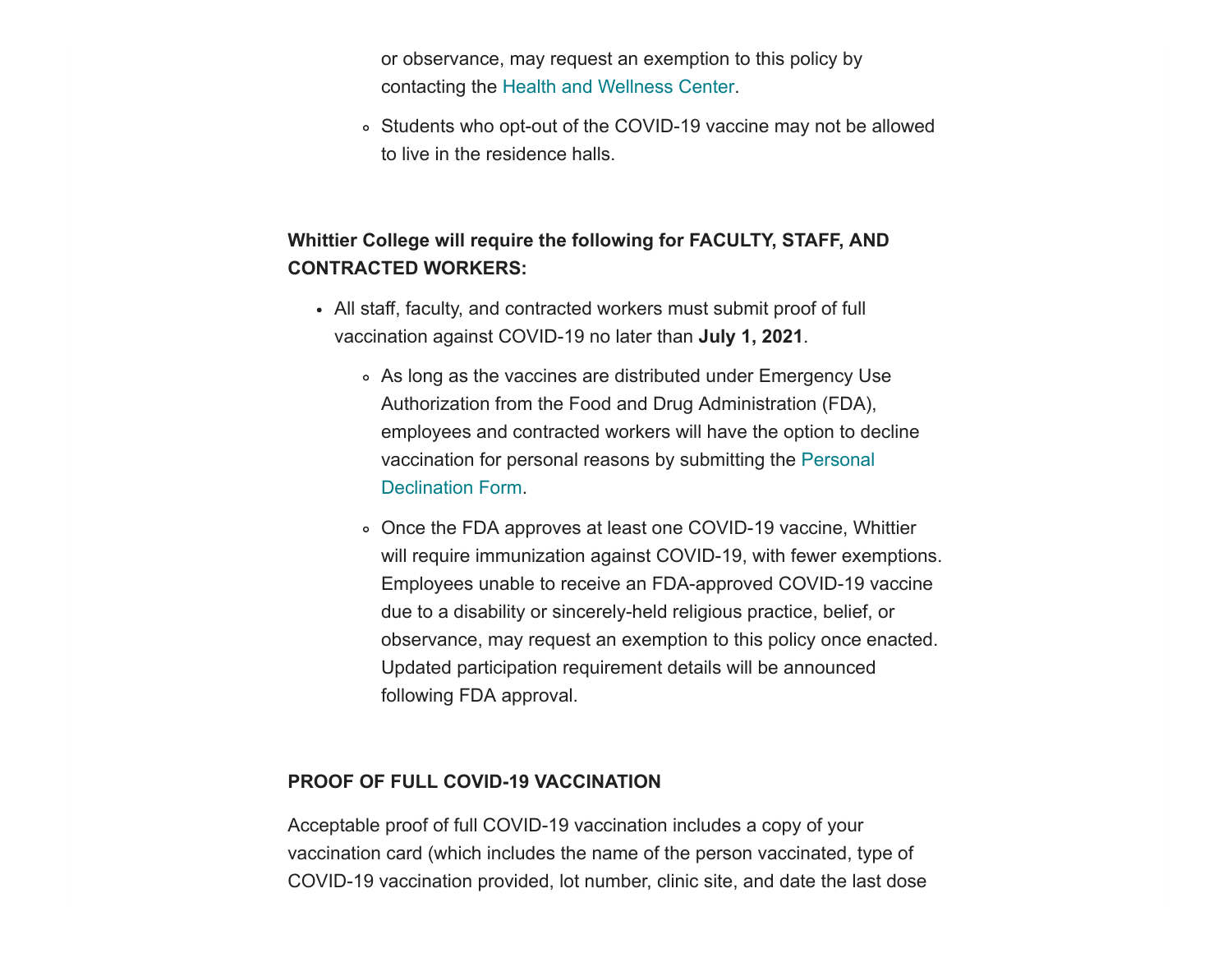was administered) or documentation of full vaccination against COVID-19 from a healthcare provider (which includes the name of the person vaccinated and confirms that the person is fully vaccinated against COVID-19).

Students should submit their documentation to the Student Health and Wellness Center via the **health portal** [\(email for more information\)](mailto:healthservices@whittier.edu).

Faculty, staff, and contracted workers should submit their documents to the [Human Resources Department.](mailto:whittierhr@whittier.edu?subject=COVID-19%20Vaccine) All medical information submitted in the course of the COVID-19 Vaccination Program will be kept in a separate confidential file in Human Resources or the Student Health and Wellness Center.

#### **INTERNATIONAL STUDENTS**

Students traveling to Whittier from another country or location where they may not have had an opportunity to be vaccinated prior to their arrival on campus can contact the [Student Health and Wellness Center t](mailto:healthservices@whittier.edu)o get assistance with accessing the vaccine.

For individuals who have been vaccinated in another country, Whittier will accept immunization records for all vaccines recognized by local public health officials, in accordance with guidance from the U.S. Centers for Disease [Control and Prevention. Presently this includes vaccines authorized for use by](https://whittier.us3.list-manage.com/track/click?u=fbb7a4995b1996e279635fe61&id=5f9c5b14d3&e=c9ea901e57) [the World Health Organization. Students can contact the Student Health and](mailto:healthservices@whittier.edu) Wellness Center for more information.

We thank you in advance for your cooperation. A recent survey of College employees shows that 85% of respondents have already received at least one vaccine dose and 78% of respondents were in favor of the policy change. By working together we can ensure a successful reopening of campus in the fall and a return to a vibrant on-campus environment.